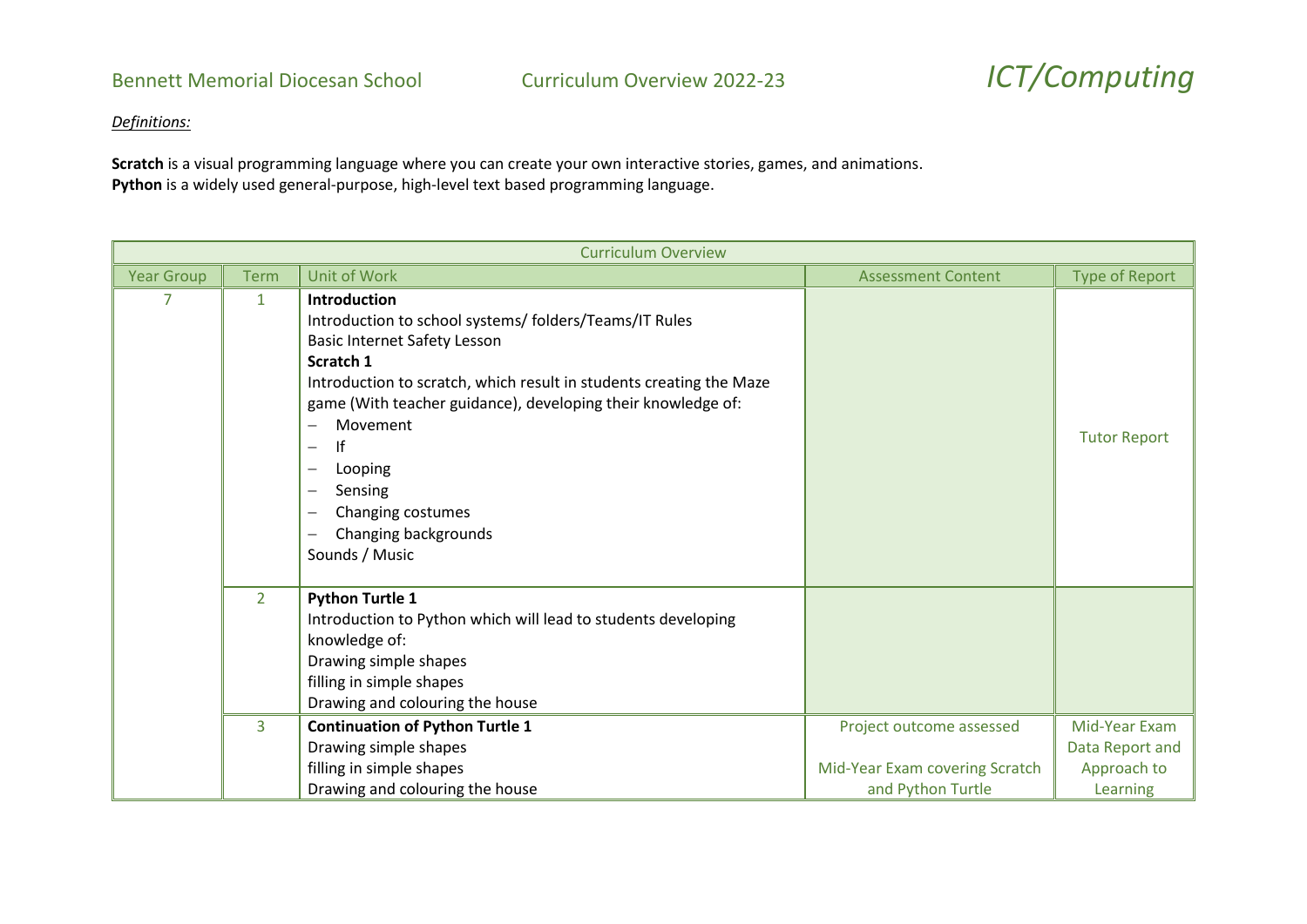|   | Hardware / History<br>Learn about basic hardware components and what they do:<br><b>CPU</b><br>$\overline{\phantom{m}}$<br><b>RAM</b><br>$\overline{\phantom{m}}$                                                                                                                                                                                                                                                                                                                                                                                   |                                                |                                                                                     |
|---|-----------------------------------------------------------------------------------------------------------------------------------------------------------------------------------------------------------------------------------------------------------------------------------------------------------------------------------------------------------------------------------------------------------------------------------------------------------------------------------------------------------------------------------------------------|------------------------------------------------|-------------------------------------------------------------------------------------|
| 4 | <b>Continuation of Hardware / History</b><br>Motherboard<br><b>Hard Drive</b><br>$\overline{\phantom{0}}$<br><b>Optical Drive</b><br>$\overline{\phantom{0}}$<br>Learn about computer pioneers and what they are famous for,<br>Identify when computer components were invented and how they<br>developed over time<br><b>Python Turtle 2</b><br>Review and test what students can recall from Python Turtle 1. Then<br>building upon this and developing knowledge of:<br>Using for n in range,<br>Drawing a complex picture<br>Patterns and loops |                                                |                                                                                     |
| 5 | <b>Continuation of Python Turtle 2</b><br>Review and test what students can recall from Python Turtle 1. Then<br>building upon this and developing knowledge of:<br>Using for n in range,<br>Drawing a complex picture<br>Patterns and loops<br>$\mathbf{1}$ .                                                                                                                                                                                                                                                                                      | <b>Interim Assessment</b><br>End of topic test | Interim<br><b>Assessment Data</b><br>and Full Report<br>and Approach to<br>Learning |
| 6 | <b>Scratch 2</b><br>Review and test what students can recall from Scratch 1.<br>Using Scratch, students to plan and create their own game based<br>upon either:<br>2. Pong<br>3.<br><b>Block Breaker</b><br>Simple Platform                                                                                                                                                                                                                                                                                                                         | End of Year Scratch and Python<br>exam         | <b>End of Year Exam</b><br>Data Report and<br>Approach to<br>Learning               |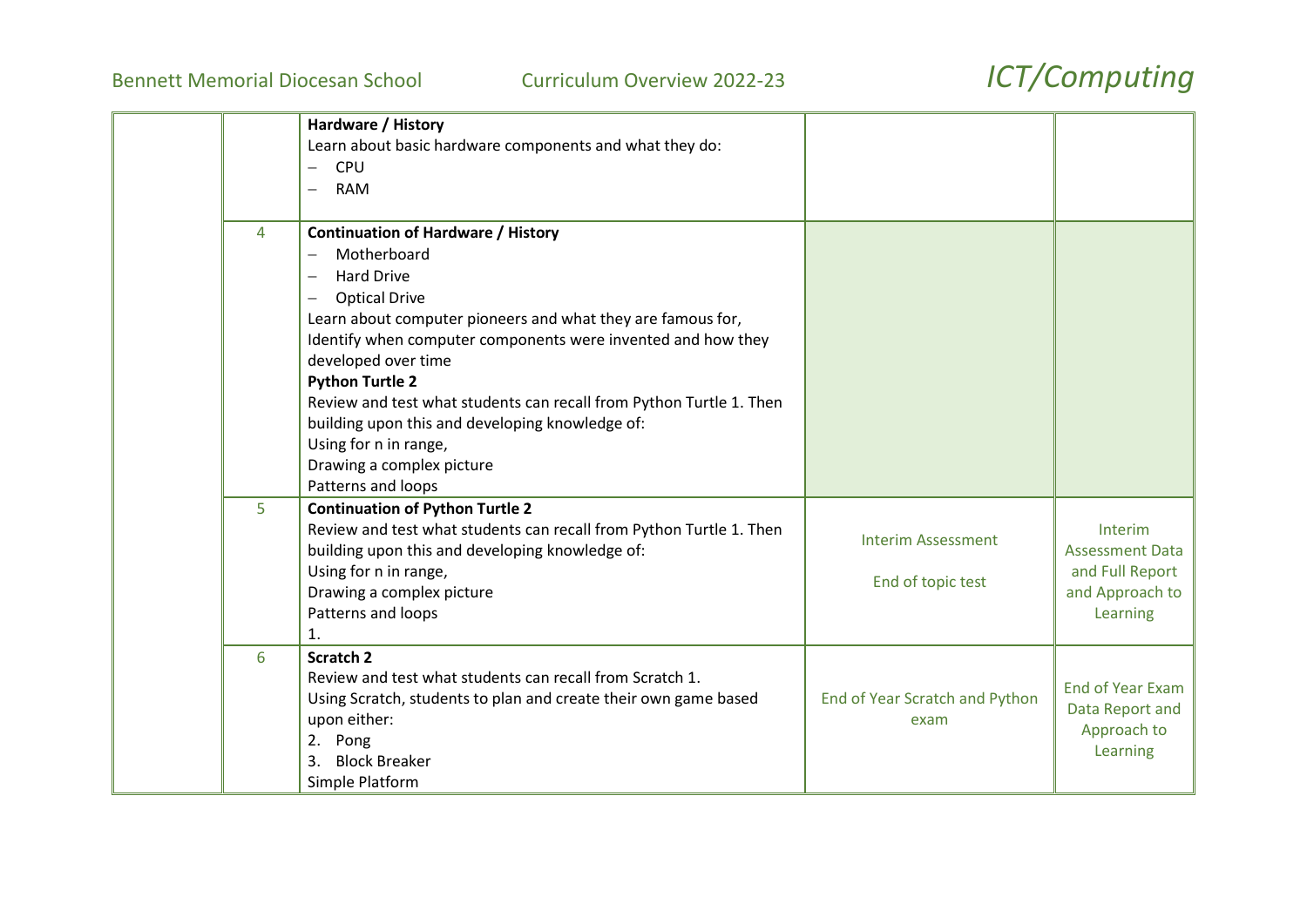| 8 | $\mathbf{1}$   | Scratch 3<br>Further development in Scratch including cloning objects and<br>responding to user input                                                                                                                                                                                                 |                                                                 |                                                                                   |
|---|----------------|-------------------------------------------------------------------------------------------------------------------------------------------------------------------------------------------------------------------------------------------------------------------------------------------------------|-----------------------------------------------------------------|-----------------------------------------------------------------------------------|
|   | $\overline{2}$ | Python 3<br>Re-introduction to the basics of Python, not using turtle, so what<br>Python is and how non-turtle programs can be written.<br>Students will learn how to:<br>Generate random numbers, Use input<br>Write a number of programs, including:<br>Magic 8 ball<br>Simple lottery<br>Dice game | <b>End of Topic Practical Test</b><br><b>Interim Assessment</b> | Interim<br><b>Assessment Data</b><br><b>Report and</b><br>Approach to<br>Learning |
|   | 3              | <b>Internet Safety</b><br>Students will develop their knowledge of internet safety, developing<br>knowledge of:<br>Staying safe online<br><b>Social Networking</b><br>$\overline{\phantom{0}}$<br><b>Cyber Bullying</b><br>Sexting<br>$\overline{\phantom{0}}$<br><b>Video Sharing</b>                | Mid-Year Exam covering Python<br>and Scratch                    | Mid-Year Exam<br>Data Report and<br>Approach to<br>Learning                       |
|   | $\overline{4}$ | Python 4<br>Continue to develop use of Python, completing larger programs<br>using if, elif, else, and, or, and casting                                                                                                                                                                               |                                                                 | <b>Full Report</b>                                                                |
|   | 5              | Python 4<br>Continue to develop use of Python, completing larger programs using<br>if, elif, else, and, or, and casting                                                                                                                                                                               |                                                                 |                                                                                   |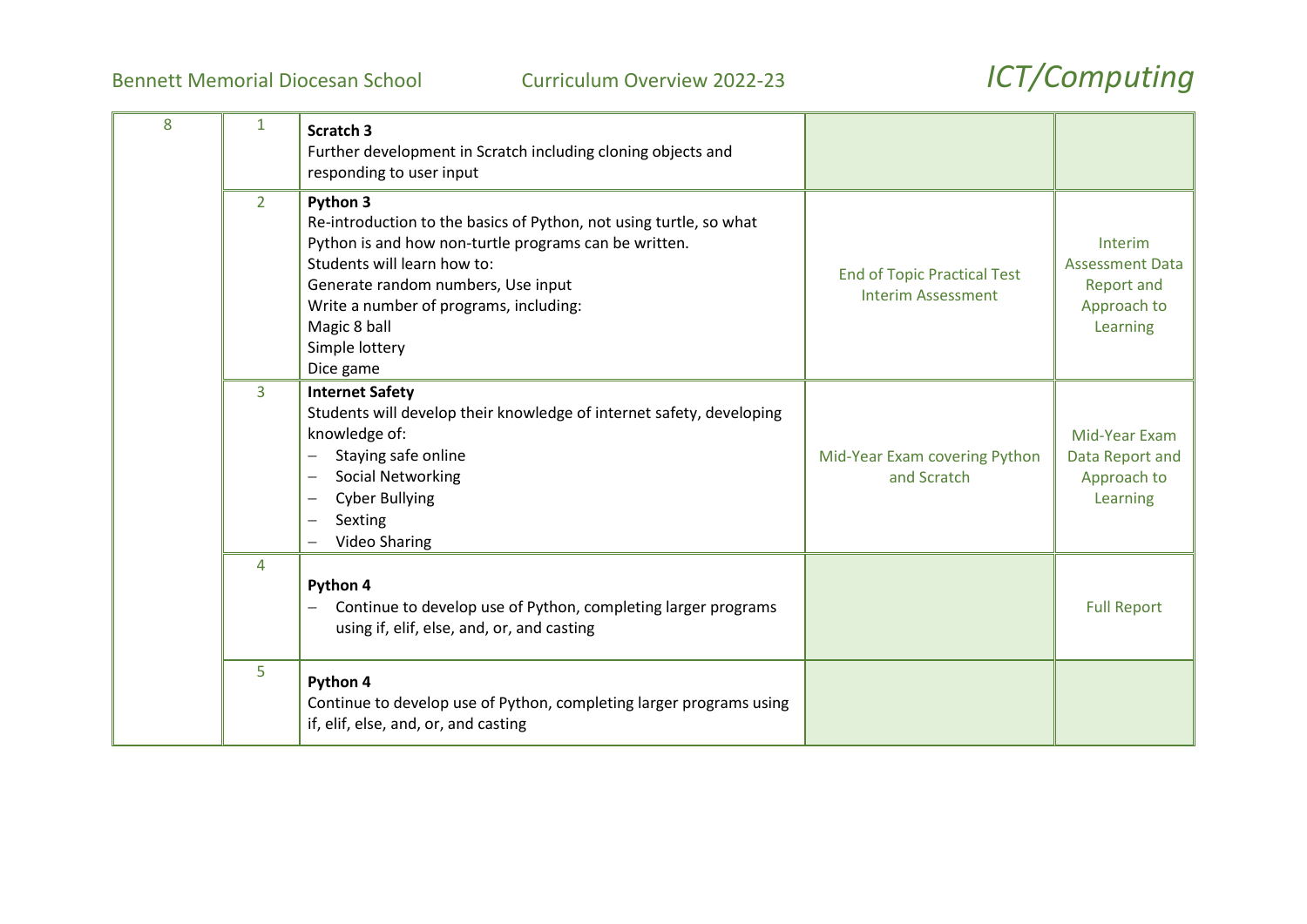|   | 6              | <b>Issues in computing</b><br>Discussion and learning about privacy, copyright, ethics, laws, games,<br>streaming and other relevant issues.                                                                                                                                                | End of Year Exam in Python and<br>Scratch                                         | <b>End of Year Exam</b><br>Data Report and<br>Approach to<br>Learning             |
|---|----------------|---------------------------------------------------------------------------------------------------------------------------------------------------------------------------------------------------------------------------------------------------------------------------------------------|-----------------------------------------------------------------------------------|-----------------------------------------------------------------------------------|
| 9 | $\mathbf{1}$   | <b>Binary Numbers</b><br>Students will develop knowledge of:<br>What Binary Numbers are<br>Binary to Denary and Denary to Binary conversions<br>ASCII Values, what they are and when they are used<br><b>Hexadecimal conversions</b><br>How Images / Sound stored in Binary                 |                                                                                   |                                                                                   |
|   | 2 <sup>1</sup> | Python 1<br>Recap and test students prior knowledge of: lists, if elif and else<br>Complete a larger project to create a text-based adventure game                                                                                                                                          | <b>End of Topic Test</b><br><b>Interim Assessment</b><br><b>End of Topic Test</b> | Interim<br><b>Assessment Data</b><br><b>Report and</b><br>Approach to<br>Learning |
|   | $\overline{3}$ | <b>Hardware</b><br>For the following, students will understand what their function is and<br>how they work:<br>Memory RAM/ROM<br>$\overline{\phantom{0}}$<br>Storage including Virtual/Flash/HDD<br>$\overline{\phantom{0}}$<br>CPU<br>$\qquad \qquad -$<br>Motherboard<br>Inputs / Outputs | <b>End of Topic Test</b><br>Mid-Year Python and binary<br>numbers Exam            | <b>Full Report</b>                                                                |